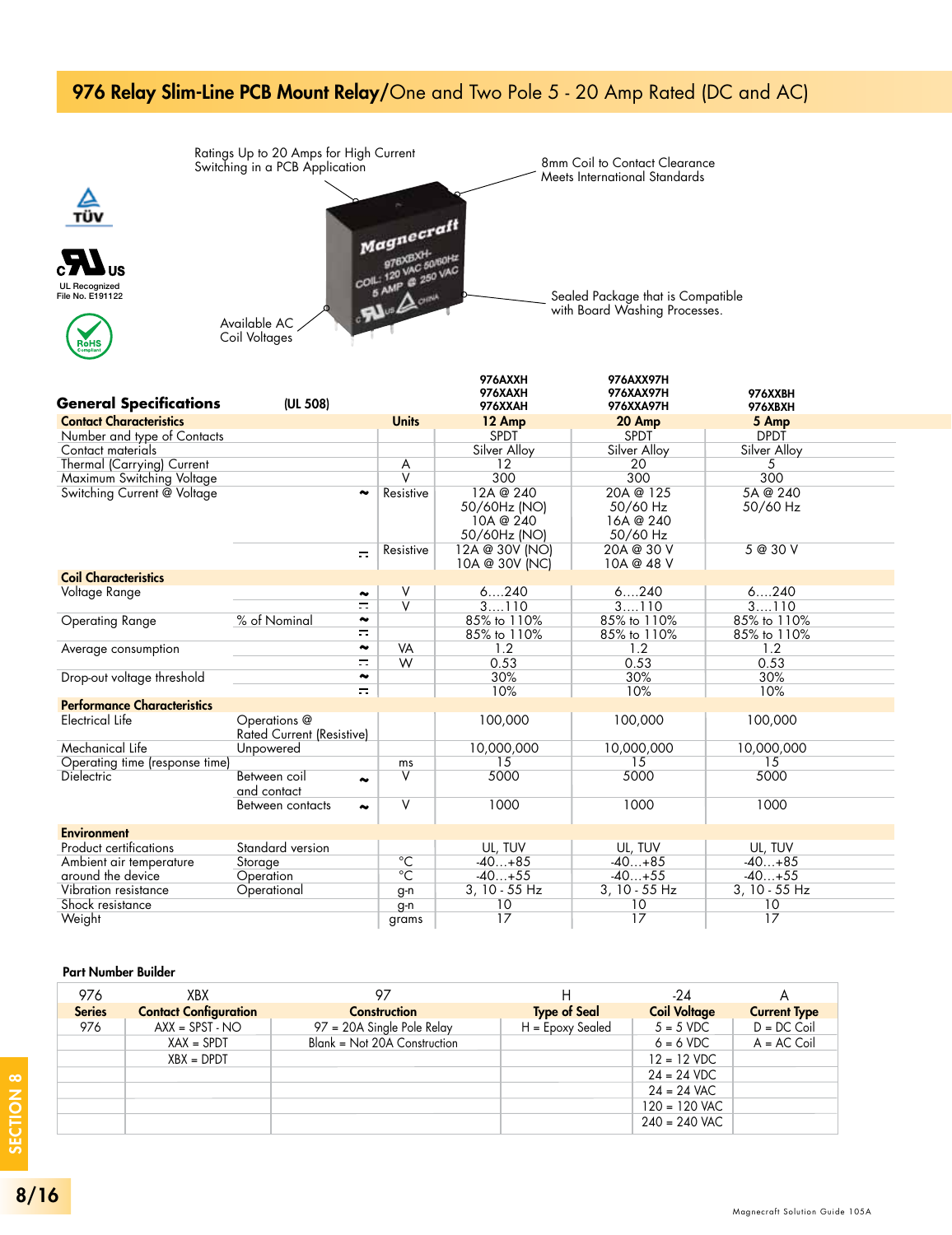## www.magnecraft.com 847-441-2540

| <b>Standard Part Numbers</b>                            | <b>BOLD-FACED PART NUMBERS ARE NORMALLY STOCKED</b> |                    |                   |                              |                         |
|---------------------------------------------------------|-----------------------------------------------------|--------------------|-------------------|------------------------------|-------------------------|
| <b>Nominal Input Voltage</b><br>5 Amp, DC Operated Coil | Nominal Coil Resistance $(\Omega)$                  | <b>Part Number</b> | <b>Supercedes</b> | <b>Contact Configuration</b> | <b>Figure</b>           |
| 5 VDC                                                   | $47 \Omega$                                         | 976XBXH-5D         | 76EURCPCX-61      | <b>DPDT</b>                  | A                       |
| 6 VDC                                                   | 68 $\Omega$                                         | 976XBXH-6D         | 76EURCPCX-62      | <b>DPDT</b>                  | A                       |
| 12 VDC                                                  | $270 \Omega$                                        | 976XBXH-12D        | 76EURCPCX-63      | <b>DPDT</b>                  | A                       |
| 24 VDC                                                  | 1100 $\Omega$                                       | 976XBXH-24D        | 76EURCPCX-64      | <b>DPDT</b>                  | A                       |
| 20 Amp, DC Operated Coil                                |                                                     |                    |                   |                              |                         |
| 5 VDC                                                   | $47 \Omega$                                         | 976XAX97H-5D       | 76EURCPCX-146     | <b>SPDT</b>                  | В                       |
| 6 VDC                                                   | $68$ $\Omega$                                       | 976XAX97H-6D       | 76EURCPCX-147     | <b>SPDT</b>                  | B                       |
| 12 VDC                                                  | $270 \Omega$                                        | 976XAX97H-12D      | 76EURCPCX-148     | <b>SPDT</b>                  | В                       |
| 24 VDC                                                  | $1100 \Omega$                                       | 976XAX97H-24D      | 76EURCPCX-149     | <b>SPDT</b>                  | <sub>R</sub>            |
| 12 Amp, DC Operated Coil                                |                                                     |                    |                   |                              |                         |
| 5 VDC                                                   | $47 \Omega$                                         | 976XAXH-5D         | 76EURCPCX-14      | <b>SPDT</b>                  | С                       |
| 6 VDC                                                   | 68 $\Omega$                                         | 976XAXH-6D         | 76EURCPCX-15      | <b>SPDT</b>                  | $\overline{\mathsf{C}}$ |
| 12 VDC                                                  | $270 \Omega$                                        | 976XAXH-12D        | 76EURCPCX-16      | <b>SPDT</b>                  | $\overline{\mathsf{C}}$ |
| 24 VDC                                                  | $1100 \Omega$                                       | 976XAXH-24D        | 76EURCPCX-17      | <b>SPDT</b>                  |                         |
| 5 Amp, AC Operated Coil                                 |                                                     |                    |                   |                              |                         |
| 24 VAC 50/60 Hz                                         | $250 \Omega$                                        | 976XBXH-24A        |                   | <b>DPDT</b>                  | A                       |
| 120 VAC 50/60 Hz                                        | 5600 $\Omega$                                       | 976XBXH-120A       |                   | <b>DPDT</b>                  | A                       |
| 240 VAC 50/60 Hz                                        | $22000 \Omega$                                      | 976XBXH-240A       |                   | <b>DPDT</b>                  | A                       |
| 20 Amp, AC Operated Coil                                |                                                     |                    |                   |                              |                         |
| 24 VAC 50/60 Hz                                         | $250 \Omega$                                        | 976XAX97H-24A      |                   | <b>SPDT</b>                  | B                       |
| 120 VAC 50/60 Hz                                        | 5600 $\Omega$                                       | 976XAX97H-120A     |                   | <b>SPDT</b>                  | B                       |
| 240 VAC 50/60 Hz                                        | $22000 \Omega$                                      | 976XAX97H-240A     |                   | <b>SPDT</b>                  | B                       |
| 12 Amp, AC Operated Coil                                |                                                     |                    |                   |                              |                         |
| 24 VAC 50/60 Hz                                         | $250 \Omega$                                        | 976XAXH-24A        |                   | <b>SPDT</b>                  | C                       |
| 120 VAC 50/60 Hz                                        | 5600 $\Omega$                                       | 976XAXH-120A       |                   | <b>SPDT</b>                  | $\overline{C}$          |
| 240 VAC 50/60 Hz                                        | 22000 Ω                                             | 976XAXH-240A       |                   | <b>SPDT</b>                  | Ć                       |
|                                                         |                                                     |                    |                   |                              |                         |





#### CIRCUIT BOARD PIN SPACING

VIEWED FROM COMPONENT SIDE (TOP VIEW)









### DRAWING AND PIN SPACINGS SHOWN AT 100% OF ACTUAL SIZE



SECTION 8

SECTION 8